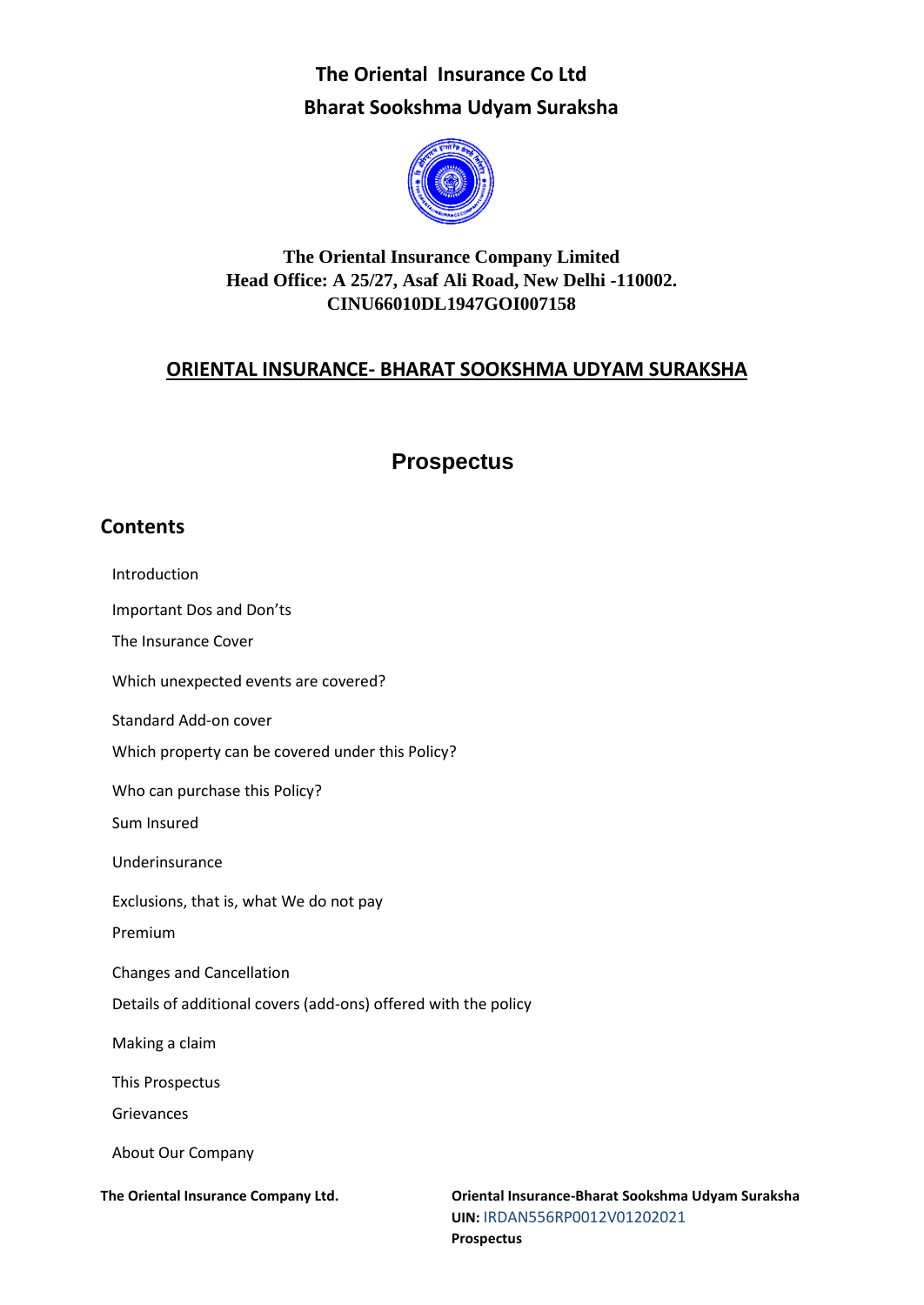## *Introduction*

This prospectus gives basic information about the **Bharat Sookshma Udyam Suraksha Policy that** You can purchase from us, i.e. The Oriental Insurance Company Limited. The **Bharat Sookshma Udyam Suraksha** Policy provides insurance cover for physical loss or damage to, or destruction of, Insured Property relating to your business.

**This policy is meant for enterprises where the total value at risk across all insurable asset classes at one location does not exceed ₹ 5 Crore (Rupees Five Crore) at the policy commencement date.** 

#### 1. **When You**   $\Box$ **Read the instructions in the proposal form carefully before filling up the filling up the details. fill up the Proposal Understand the basis for arriving at the Sum Insured for Building,**   $\Box$ **Form Plant and Machinery, Furniture, Fixtures, Fittings, Stocks and other Contents before filling up the details. This is given below in this Prospectus under the heading 'Sum Insured'. It is also explained in the Proposal Form. Make sure You have opted for the correct policy based on the total**   $\Box$ **Sum Insured. Fill up the proposal form completely and answer all the questions**   $\Box$ **truthfully.**  2 **During the**   $\Box$ **Make full disclosure in the proposal and related documents about Yourself and all the Insurable Assets. Policy Period**  $\Box$ **Remember, the information You give Us is the basis of Our contract with You. You must inform Us of any changes in the business premises or if it**   $\Box$ **remains unoccupied for more than 30 days. Do not allow unauthorised persons to occupy Your premises.**   $\Box$ **Ensure that all security procedures are in force.**  $\Box$

## *Important Dos and Don'ts*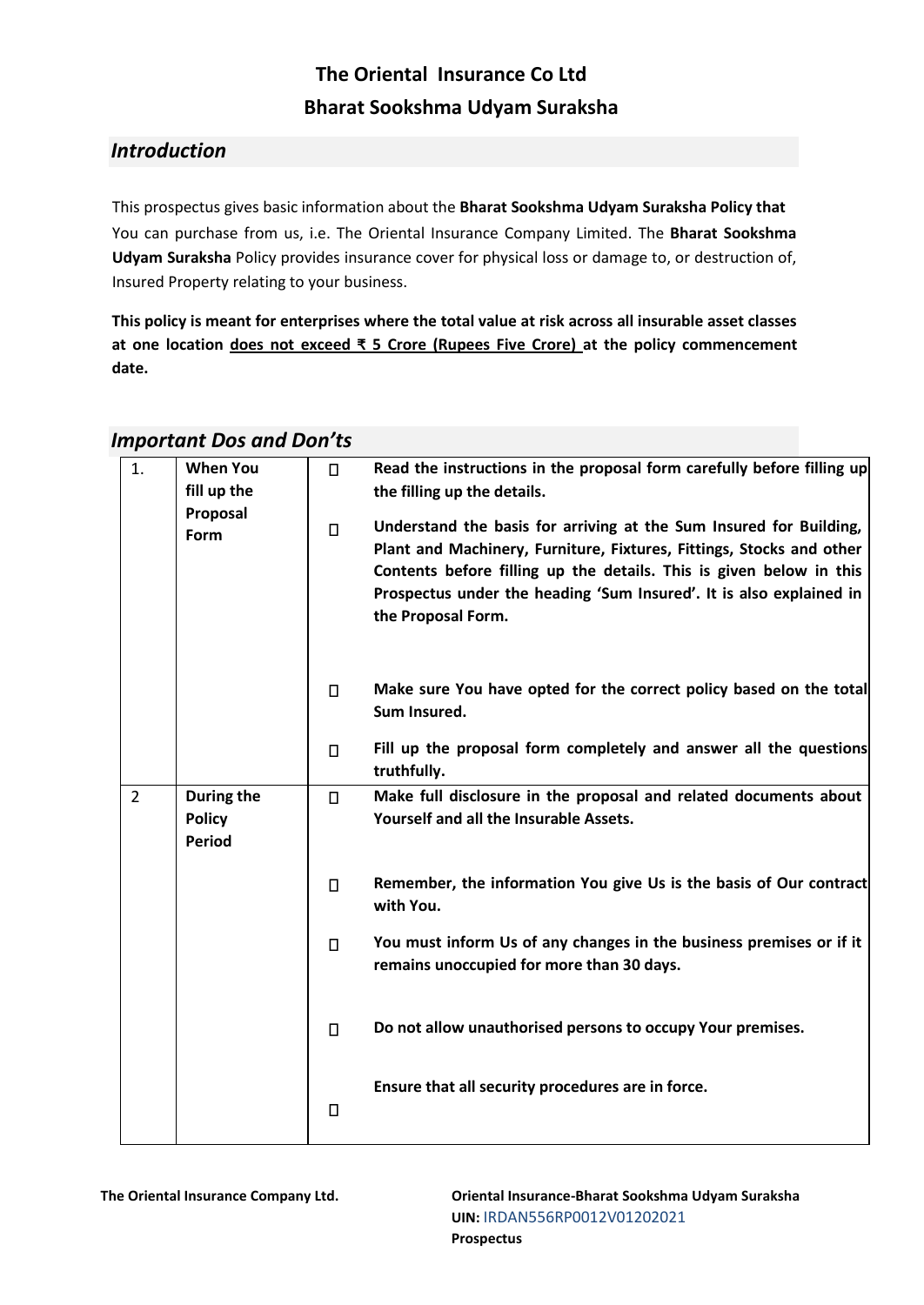| 3. | When You have<br>a Claim | О | Give notice of loss to Us, as required.                         |
|----|--------------------------|---|-----------------------------------------------------------------|
|    |                          | П | Inform the respective authorities, as required.                 |
|    |                          | П | Make true and full disclosures in Your claim form.              |
|    |                          | П | Give all documents supporting the claim                         |
|    |                          | П | Give full cooperation for inspection and investigation of claim |
|    |                          |   |                                                                 |

#### *The Insurance Cover*

In this Prospectus, You will find information about the following insurance covers:

**1. Standard Cover:** We cover physical loss or damage, or destruction caused to the building and structures, plant and machinery, stock and other assets relating to your business. These are the Insured Properties.

If any Insured Property is lost, damaged or destroyed, we provide cover as follows-

| <b>Your loss</b>                                                                                                      | <b>Condition</b>                                                           | We pay, but not more than the Sum<br><b>Insured</b>                                                                                                                           |
|-----------------------------------------------------------------------------------------------------------------------|----------------------------------------------------------------------------|-------------------------------------------------------------------------------------------------------------------------------------------------------------------------------|
| isl<br>Property<br>Any<br>Insured<br>Damaged (Partial Loss)                                                           | have<br>repaired<br>You<br>property.                                       | such Cost of repairs                                                                                                                                                          |
| Ιf<br>is<br>Stock<br>Insured<br>any<br>damaged (Partial Loss)                                                         |                                                                            | Extent of the loss of such Partial Loss                                                                                                                                       |
| Any Building or Plant and Machinery<br>Furniture, Fixture, Fittings<br>isl<br>or<br>completely destroyed (Total Loss) | You have rebuilt the building<br>or reinstated /replaced such<br>property. | Reinstatement / Replacement Value (i.e)<br>amount at which the Insured Property<br>can be reinstated or replaced by a<br>similar property, without<br>deducting depreciation) |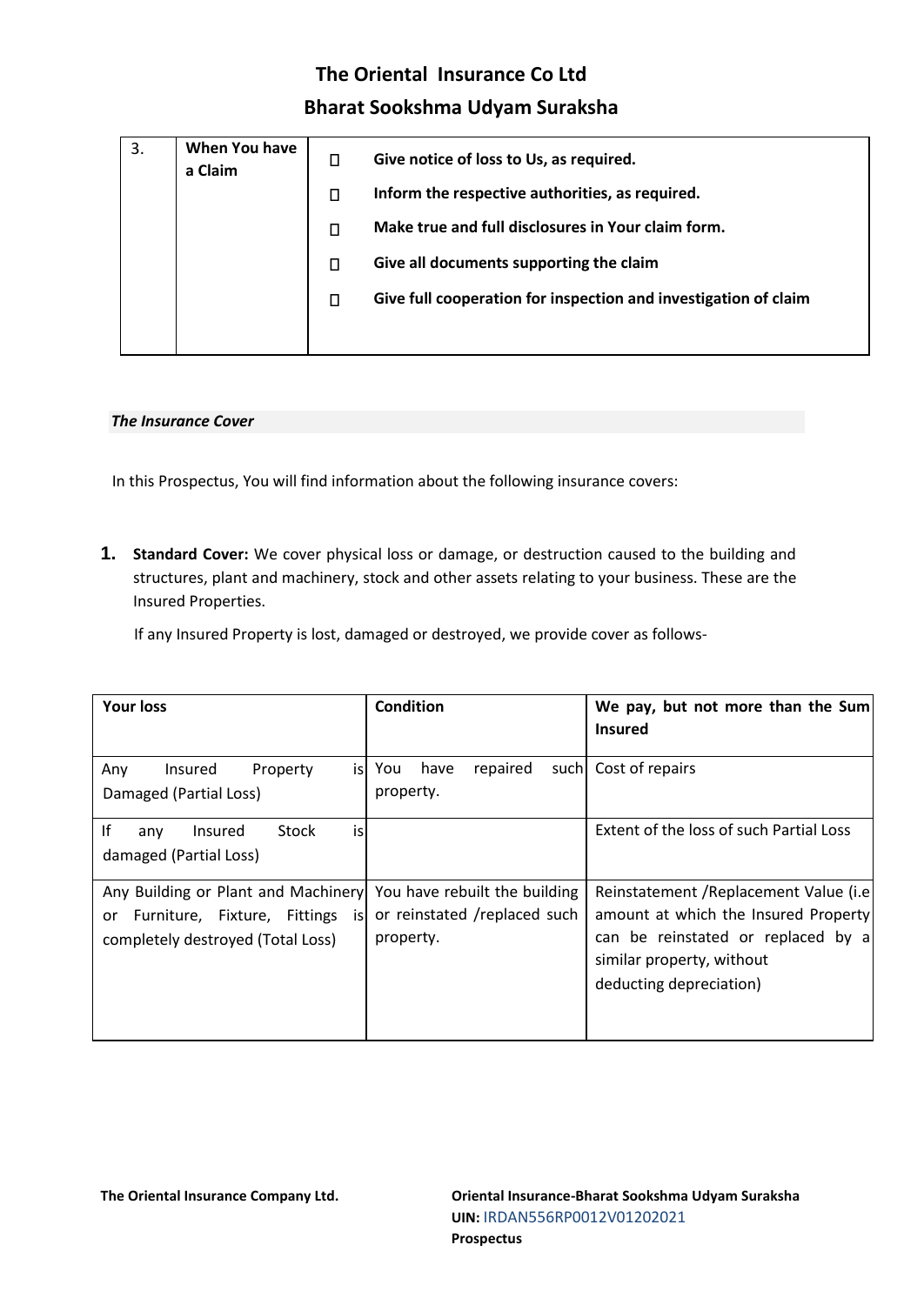| <b>Your loss</b>                                 | <b>Condition</b>             | We pay, but not more than the Sum<br><b>Insured</b>                        |
|--------------------------------------------------|------------------------------|----------------------------------------------------------------------------|
| Stock is completely destroyed<br>(Total Loss)    |                              | For raw material: Landed Cost<br>a)<br>at Your Premises,                   |
|                                                  |                              | b) For stock in process: Input Cost of<br>the stock at the time of damage, |
|                                                  |                              | finished<br>stock:<br>the<br>For<br>$\mathcal{C}$ )                        |
|                                                  |                              | Manufacturing Cost of the                                                  |
|                                                  |                              | finished stock or the <b>Contract</b>                                      |
|                                                  |                              | <b>Price</b> of goods sold but not<br>delivered.                           |
| Building,<br>Plant<br>Any<br>and                 | You have not rebuilt the     | Market Value (Reinstatement Value                                          |
| Machinery, Furniture, Fixture and                | building or reinstated other | less Depreciation)                                                         |
| Fittings is completely destroyed<br>(Total Loss) | property.                    |                                                                            |

- i. You must commence the repairs, reinstatement or reconstruction within a reasonable time after the date of damage or destruction. You must complete the repairs or reinstatement within 12 months from the date of damage or destruction or within such time as we may allow.
- ii. In all cases, we will not pay more than the relevant Sum Insured.
- iii. We will pay only to the extent required to bring the Property to a condition substantially the same as, but not superior, better or more extensive than its condition if it were new on the date it is damaged or destroyed.
- iv. You can reconstruct the new building on the same site, or another site. If You reconstruct the new building on another site, We will not pay You more than what We would pay to reconstruct on the same site.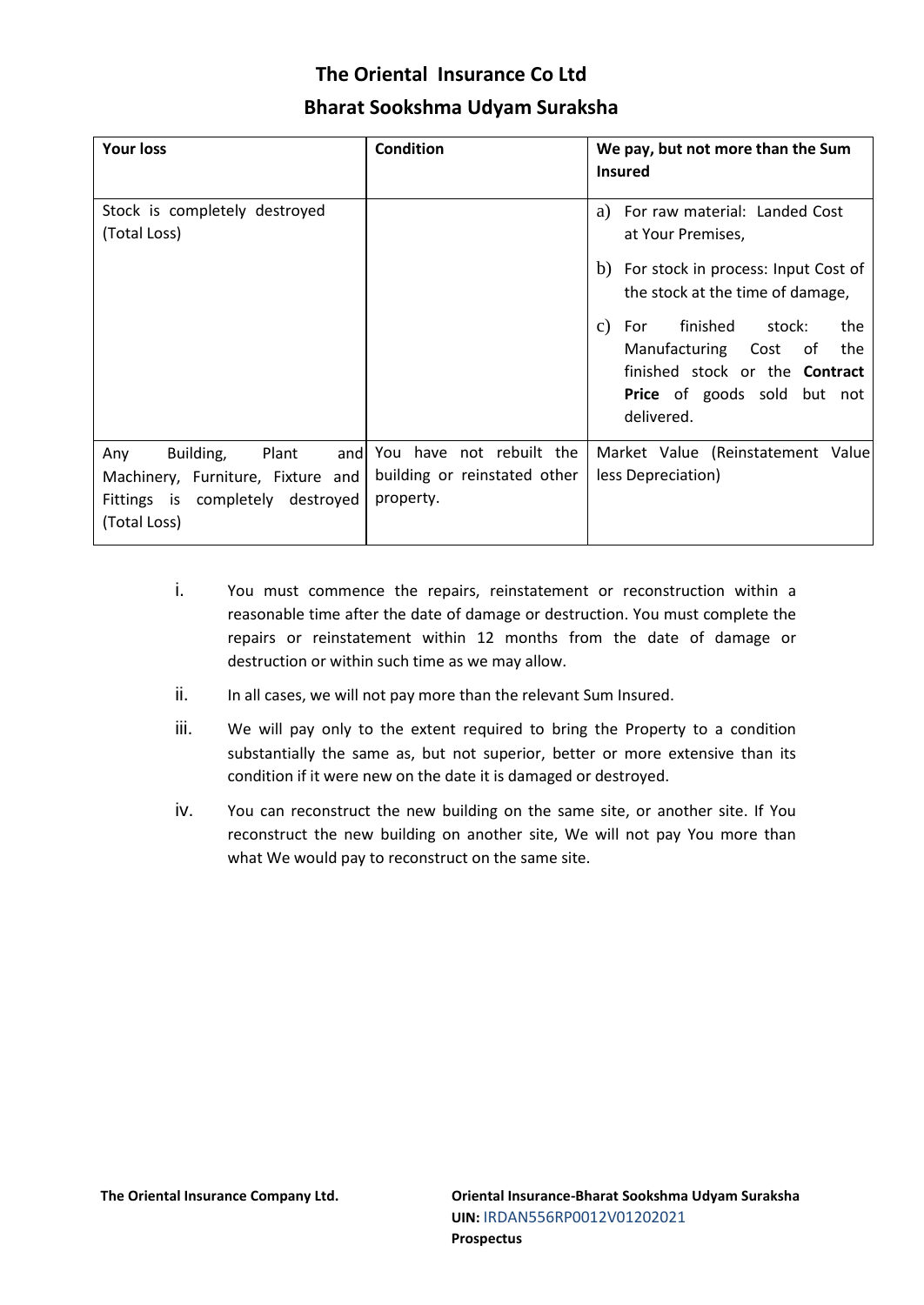**2. In-built Covers:** Under the Standard Cover, We also pay the following:

|    | <b>In-built Cover</b>                                                  | <b>Details</b>                                                                                                                                                                                                                                                                                                                                                                                                                                                                                                                                            |
|----|------------------------------------------------------------------------|-----------------------------------------------------------------------------------------------------------------------------------------------------------------------------------------------------------------------------------------------------------------------------------------------------------------------------------------------------------------------------------------------------------------------------------------------------------------------------------------------------------------------------------------------------------|
| 1. | Additions,<br>alterations<br><b>or</b><br>extensions                   | Property that You erect, acquire or add during the Policy Period is covered upto<br>15% of the Sum Insured for that item (excluding stocks).                                                                                                                                                                                                                                                                                                                                                                                                              |
| 2. | <b>Stocks</b><br>onl<br>floater basis                                  | Loss to stocks located at more than one named location.                                                                                                                                                                                                                                                                                                                                                                                                                                                                                                   |
| 3. | <b>Temporary removal</b><br>of stocks                                  | Loss to stock temporarily removed to other premises for fabrication, processing<br>or finishing upto 10% of value.                                                                                                                                                                                                                                                                                                                                                                                                                                        |
| 4. | <b>Cover for Specific</b><br><b>Contents</b>                           | Cover for Money upto ₹50,000 (Rupees Fifty Thousand) during the policy<br>period, cover for documents such as deeds, manuscripts, business books, plans,<br>drawings, securities etc. upto ₹50,000 (Rupees Fifty Thousand) during the<br>policy period, cover for computer programmes, information and data upto ₹5<br>Lakh (Rupees Five Lakh) during the policy period and cover for personal effects<br>of employees, Directors and visitors upto ₹15,000 (Rupees Fifteen Thousand)<br>per person for a maximum of 20 persons during the policy period. |
| 5. | <b>Start-Up Expenses</b>                                               | Start-up cost incurred by You in respect of insured risk consequent upon a loss<br>or damage due to insured events upto ₹1 Lakh (Rupees One Lakh).                                                                                                                                                                                                                                                                                                                                                                                                        |
| 6. | <b>Professional fees</b>                                               | Reasonable fees of architects, surveyors and consulting engineers upto 5 % of<br>the claim amount.                                                                                                                                                                                                                                                                                                                                                                                                                                                        |
| 7. | <b>Cost for Removal of</b><br>debris                                   | Reasonable expenses for removal of debris upto 2 % of the claim amount.                                                                                                                                                                                                                                                                                                                                                                                                                                                                                   |
| 8. | <b>Costs</b><br>compelled by<br><b>Municipal</b><br><b>Regulations</b> | Additional cost of reconstruction of property incurred solely for complying with<br>municipal regulations.                                                                                                                                                                                                                                                                                                                                                                                                                                                |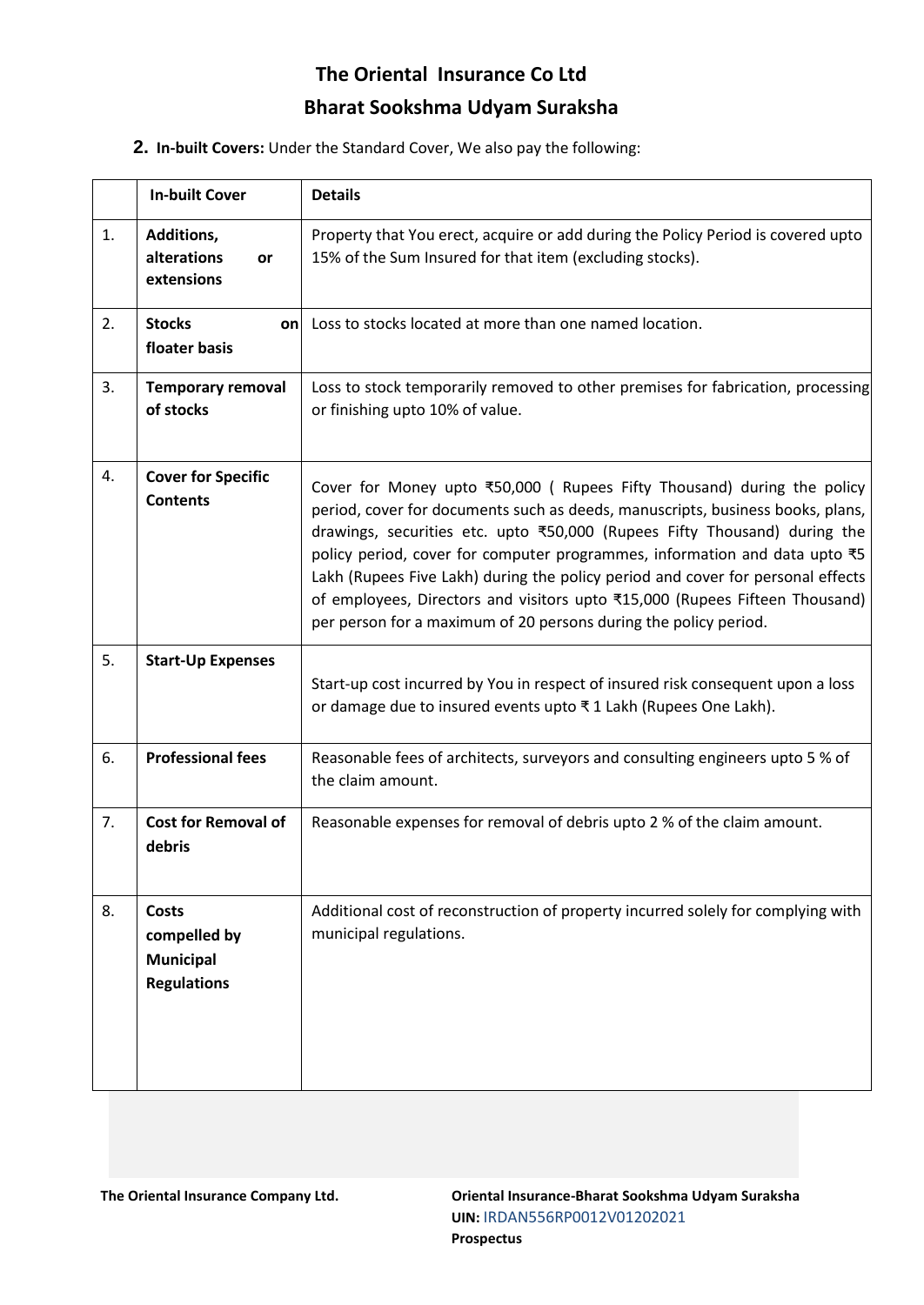## *Which unexpected events are covered?*

We pay for the physical loss, damage or destruction caused to Insured Property by the following unforeseen events occurring during the Policy Period.

The events covered are given in the Column A and those not covered in respect of these events are given in Column B.

|    | <b>Column A</b>                                                                                  | <b>Column B</b>                                                                                                                                                                                                                                                                                                                                                          |
|----|--------------------------------------------------------------------------------------------------|--------------------------------------------------------------------------------------------------------------------------------------------------------------------------------------------------------------------------------------------------------------------------------------------------------------------------------------------------------------------------|
|    | We cover physical loss or damage, or<br>destruction caused to the Insured<br>Property by         | We do not cover loss or damage, or<br>destruction caused to the Insured Property by                                                                                                                                                                                                                                                                                      |
| 1. | Fire, including due to its own<br>fermentation, or natural heating or<br>spontaneous combustion. | caused by<br>a. its undergoing any heating or drying process, or<br>b. burning of Insured Property by order of any Public<br>Authority.                                                                                                                                                                                                                                  |
| 2. | <b>Explosion or Implosion</b>                                                                    | caused to boilers, economizers or other vessels,<br>a.<br>machinery or apparatus in which steam is<br>generated, or their contents, resulting from their<br>own explosion or implosion, or<br>b.<br>caused by centrifugal forces.                                                                                                                                        |
| 3. | Lightning                                                                                        | $\overline{\phantom{a}}$                                                                                                                                                                                                                                                                                                                                                 |
| 4. | Earthquake, volcanic eruption, or other<br>convulsions of nature                                 | $\blacksquare$                                                                                                                                                                                                                                                                                                                                                           |
| 5. | Storm, Cyclone, Typhoon, Tempest,<br>Hurricane, Tornado,<br>Tsunami, Flood and Inundation,       | $\blacksquare$                                                                                                                                                                                                                                                                                                                                                           |
| 6. | Subsidence of the land on which Your<br>Premises stand, Landslide, Rockslide                     | caused by<br>a. normal cracking, settlement or bedding down of<br>new structures,<br>b. the settlement or movement of made up ground,<br>C. coastal or river erosion,<br>d. defective design or workmanship or use of<br>defective materials, or<br>e. demolition, construction, structural alterations or<br>repair of any property, or ground works or<br>excavations. |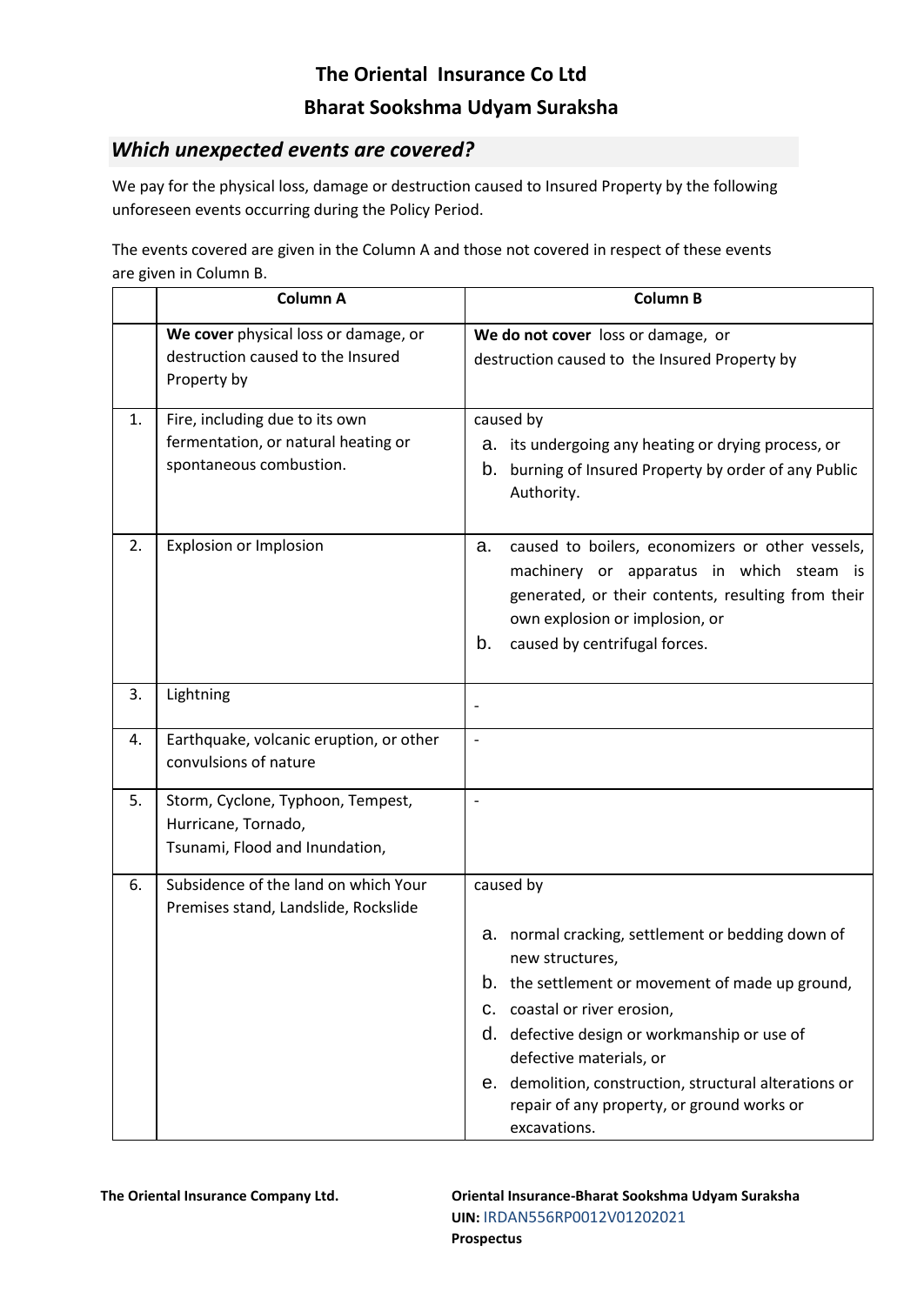| 7.  | Bush fire, Forest fire, Jungle fire,                                                                                                                                          |                                                                                                                                                                                                                                                                                                                                                                                                                                                     |
|-----|-------------------------------------------------------------------------------------------------------------------------------------------------------------------------------|-----------------------------------------------------------------------------------------------------------------------------------------------------------------------------------------------------------------------------------------------------------------------------------------------------------------------------------------------------------------------------------------------------------------------------------------------------|
| 8.  | Impact damage of any kind, i.e., damage<br>caused by impact of, or collision caused<br>by, any external physical object (e.g.<br>vehicle, falling trees, aircraft, wall etc.) | a. caused by pressure waves caused by aircraft or<br>other aerial or space devices travelling at sonic or<br>supersonic speeds,<br>b. caused by vehicle, animal or aircraft belonging to<br>or owned by Insured or their employee while<br>acting in course of employment.                                                                                                                                                                          |
| 9.  | Missile testing operations                                                                                                                                                    |                                                                                                                                                                                                                                                                                                                                                                                                                                                     |
| 10. | Riot, Strikes, Malicious Damages                                                                                                                                              | caused by<br>a. total or partial cessation of work or the<br>retardation or interruption or cessation of any<br>process or operations or omissions of any kind,<br>b. temporary<br>or<br>permanent<br>dispossession,<br>confiscation, commandeering,<br>requisition or<br>destruction by order of the government or any<br>lawful authority, or<br>C. temporary or permanent dispossession of any<br>Building by unlawful occupation by any person. |
| 11. | Acts of terrorism<br>Terrorism<br>(Coverage<br>per<br>as<br>Clause attached)                                                                                                  | Exclusions as per Terrorism Clause attached.<br>Attached Annexure 1                                                                                                                                                                                                                                                                                                                                                                                 |
| 12. | Bursting or overflowing of water tanks,<br>apparatus and pipes,                                                                                                               | $\blacksquare$                                                                                                                                                                                                                                                                                                                                                                                                                                      |
| 13. | Leakage from automatic sprinkler<br>installations.                                                                                                                            | a. repairs or alterations in the Building in which Your<br>Business is located,<br>b. repairs, removal or extension of any sprinkler<br>installation, or<br>defects in the construction known to You.<br>C.                                                                                                                                                                                                                                         |
| 14. | Theft within 7 days from the occurrence<br>of, and proximately caused by, any of the<br>above Insured Events.                                                                 | if it is<br>of any article or thing outside Your Premises, or<br>a.<br>of any article or thing attached from the outside of<br>b.<br>the outer walls or the roof of Your Premises,<br>unless securely mounted.                                                                                                                                                                                                                                      |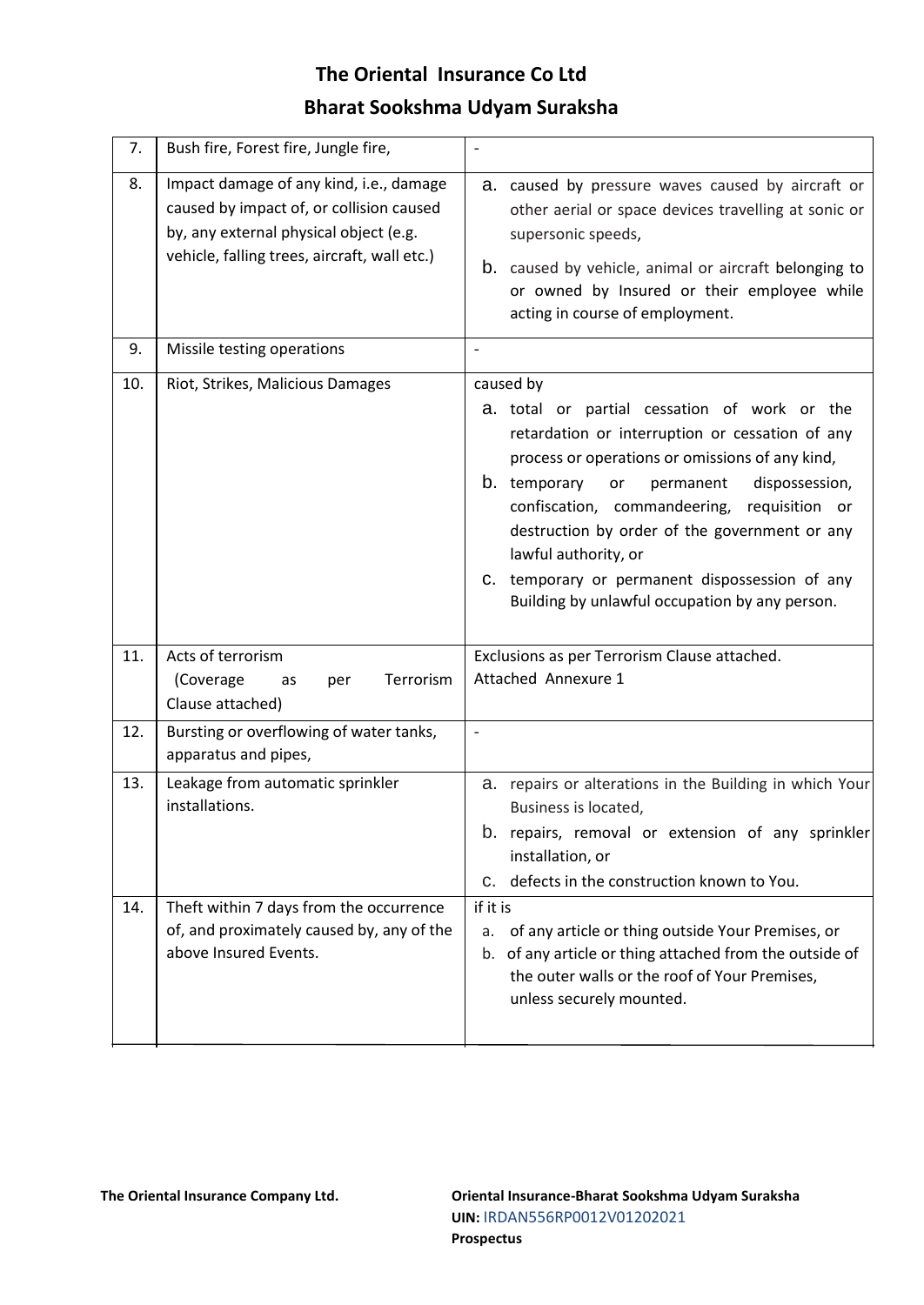## *Examples*

- *1. Your insured building catches fire. All its doors are opened for fighting the fire. A person takes advantage of the situation and carries away insured electronic equipment. Since this theft follows a fire and is within 7 days of occurrence of the fire, We will pay for Your loss upto the limits of the applicable Sum Insured for that equipment.*
- *2. During riots, a rioter breaks a window of your shop and takes away articles of value ₹ 35,000. It costs ₹ 20,000 to repair the window. Here the loss is due to theft which occurred within 7 days of occurrence of the riot, which is an insured event. It arose at a time when You were not in a position to protect Your property. We will pay ₹ 35,000 for the loss of articles, and ₹ 20,000 for repairs of the window, but not more than the Sum Insured.*

### *Standard Add-on cover*

You can purchase the following standard Add-on cover under **Bharat Sookshma Udyam Suraksha** Policy. You must apply for this cover, and pay additional premium, as required.

### *1. Declaration policy for Stocks*

You can opt for a Declaration policy to take care of frequent fluctuations in stocks/ stocks value subject to certain conditions. Read the Policy and understand these conditions.

## *Which property can be covered under this policy?*

This policy covers the following properties in your premises, that is, the place you carry on your business. The properties must be located in your premises, except some properties that you declare, and the Policy covers in special situations. The **Bharat Sookshma Udyam Suraksha** Policy covers the following properties.

- *1. Any building or structure in Your premises where You carry on Your business. It may be a shed, flat, house, unit of a building. It may be made of any material. It includes:*
	- i. Basement (if any), all fixtures and fittings permanently attached to the floor, walls or roof like electrical wiring, antennas etc.
	- ii. The following 'additional structures' located on Your Premises and used for Your Business, that are shown in the Policy Schedule: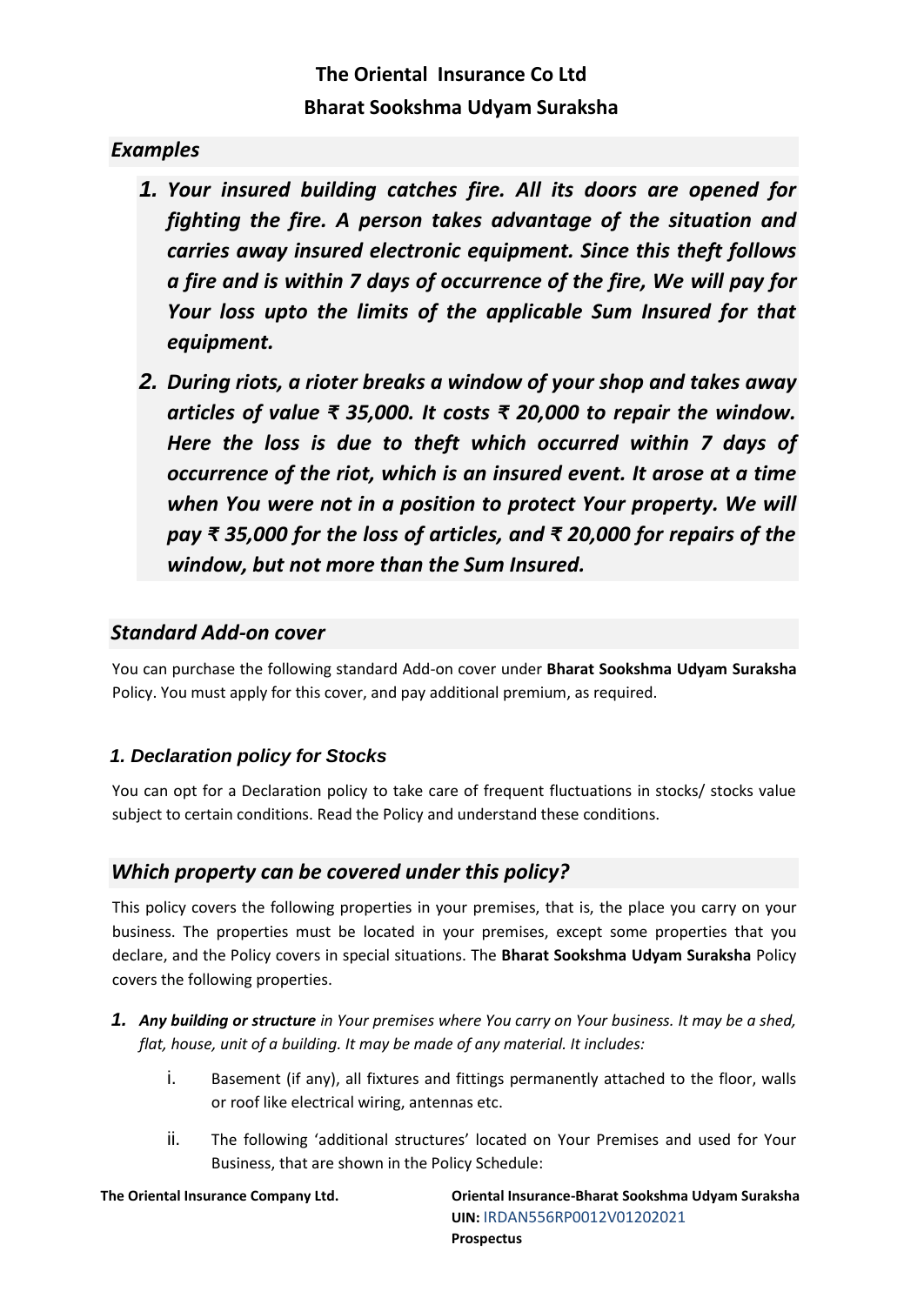a. garage, out-houses, security sheds, towers, verandah or porch, tanks, compound walls, retaining walls, fences and gates, internal roads,

- b. lifts, hoists,
- c. solar panels, wind turbines and air conditioning systems, central heating systems, security systems and cameras, electrical installations, fire alarm, fire sprinkler systems, power lines, power installations, or
- d. water, gas and sewage pipeline within the premises
- iii. any other structure shown in the Policy Schedule.
- *2.* **Plant and Machinery**, that is, all equipment, machinery, pipes and cables, spares, computers, servers *and* preloaded licensed system software, located within any structure or in the open area of Your premises. It includes
	- i. machines under repair,
	- ii. machines taken on hire or lease, or any system of purchase of goods,
	- iii. foundation, bedding or setting of the machines, or
	- iv. accessories of machines.
- *3.* **Stock of goods or merchandise**. It may be:
	- i. finished goods, semi-finished goods, stock in process, stock invoiced and ready for dispatch,
	- ii. raw materials, packing materials,
	- iii. stock accepted for job work for which You are responsible,
	- iv. stock held in trust for which You are responsible,
	- v. stock in Open in the Insured Premises.
- *4.* **All other assets,** that is, all other tangible property located in Your premises and used for your business. It includes
	- i. furniture and fixtures, office equipment, telephone equipment, electronic equipment, computers etc,
	- ii. canteen and kitchen equipment, gym and permanent sports equipment etc..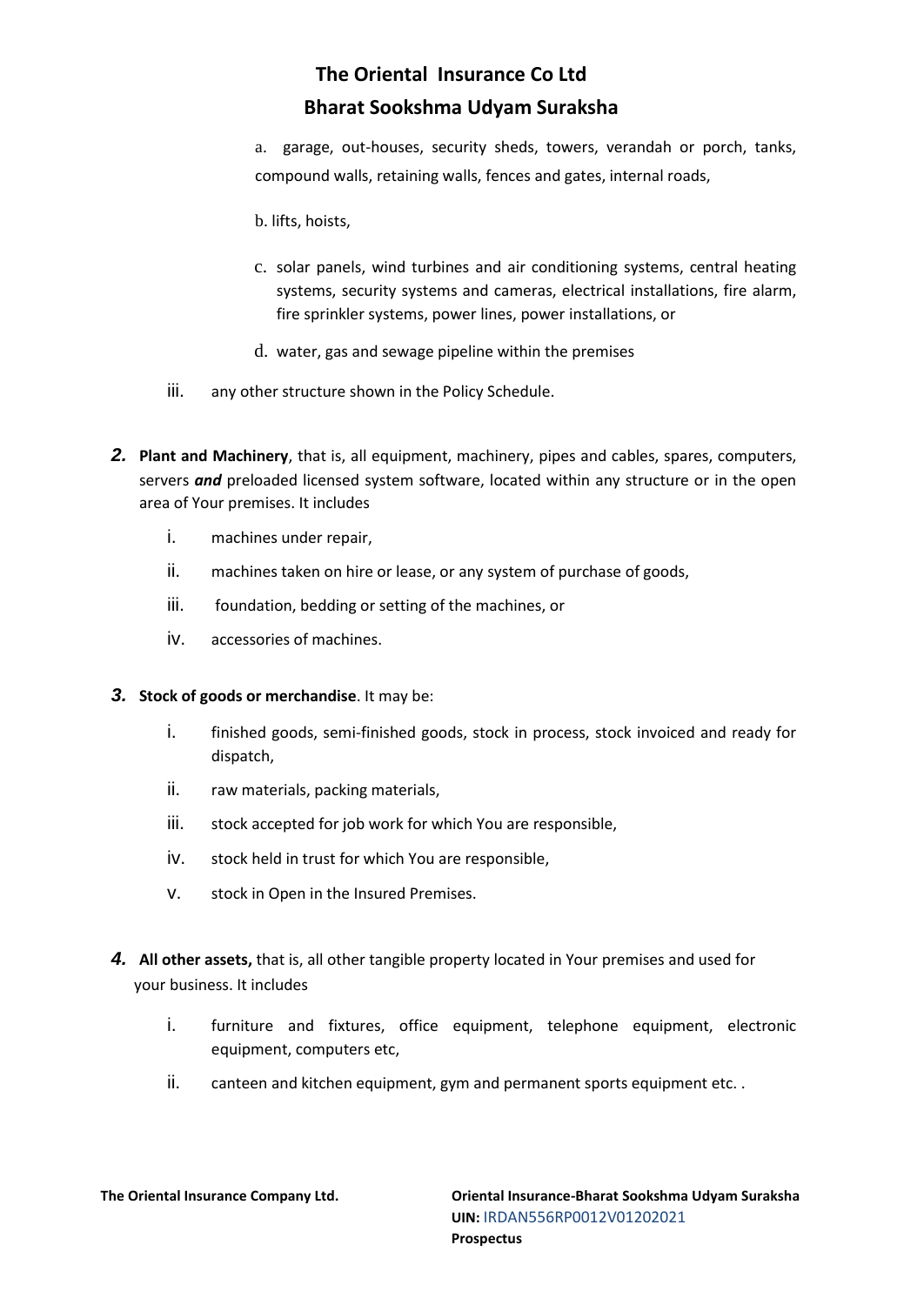## *Who can purchase this Policy?*

- 1. You can *purchase* the **Bharat Sookshma Udyam Suraksha** Policy for the **building or structure** if
	- i. You own it, or occupy it under a lease,
	- ii. You occupy it as purchaser under an agreement of sale or lease,
	- iii. You are an occupier authorized under any law,
	- iv. Your property is occupied by a tenant, a licensee or Your employee, or
	- v. You are a tenant under an agreement in writing and are liable to repair it.

### 2. You can purchase the **Bharat Sookshma Udyam Suraksha** Policy for **plant and machinery, stock or other property** if

i. You own it, or use it under a lease in writing,

ii. You hold it in trust or on commission or are responsible for it,

iii. You have taken plant and machinery or other contents on hire or lease, or any other system of purchase,

iv. You have accepted stock for job work for which you are responsible.

### 3. You **are eligible to** purchase the **Bharat Sookshma Udyam Suraksha** Policy

- i. if You carry on any business of manufacturing or production of goods, or of providing or rendering services, and
- ii. if You own or are legally responsible for Your business, and
- iii. if the value of all Your insurable assets at one location is NOT more than ₹ 5 Crore (Rupees Five Crore) at the Policy Commencement Date. These include buildings, plant and machinery, stock, and all other assets, even if You have not taken insurance cover for all of them. Insurable assets include all assets which You own, or hold as tenant or occupant, or hold in trust or commission, or are legally responsible for.
- 4. If the value of all Insurable Assets exceeds ₹ 5 Crore (Rupees Five Crore) during the Policy Period this **Bharat Sookshma Udyam Suraksha** policy will be replaced with the applicable policy on expiry of this policy.

## *Sum Insured*

1. **The maximum amount:** The maximum amount we pay under this Policy is the total Sum Insured. The maximum amount we pay under this Policy for any cover, or any item, or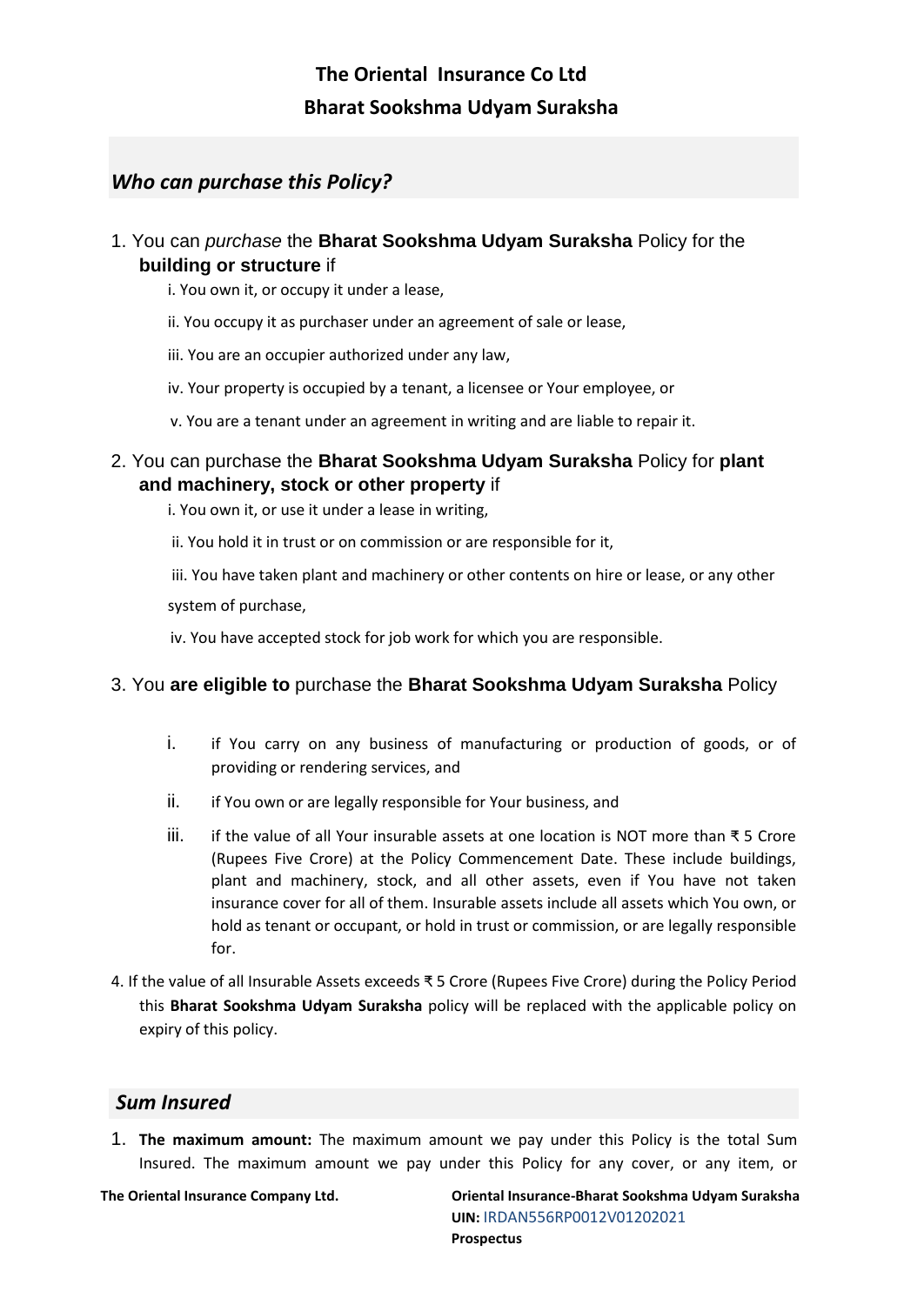category or group of items, is the Sum Insured for that cover or item, category or group. The Sum Insured for each cover is as per Policy Schedule

#### 2. **Basis of Sum Insured:**

- i. For Building, Plant and Machinery, Furniture, Fixture and Fittings and any other contents: Reinstatement Value.
- ii. For Stocks:
	- a. For raw material: Landed Cost at Your Premises.
	- b. For stock in process: Input Cost of the stock at the time of damage,
	- c. For finished stock: the Manufacturing Cost of the finished stock or the **Contract Price** of goods sold but not delivered and more precisely defined below.
	- d. **Contract Price** is in respect only of goods sold but not delivered, for which You are responsible and with regard to which under the conditions of the sale, the sale contract is cancelled by reason of any damage insured under this Policy either wholly or to the extent of the damage. The Company's liability shall be based on the Contract Price.
- iii. Bullion or unset precious stones, any curios or works of art or obsolete machinery and the like are to be covered on Agreed Value basis subject to a valuation certificate being submitted and found acceptable by us.

### 3. **Restoration of Sum Insured:**

If we have paid any loss on your claim, it reduces the Sum Insured. When we pay you the full Sum Insured for any cover or any item covered, the Policy ends to that extent. If you pay proportionate premium for the unexpired policy period, we will restore the policy to the full original amount of Sum Insured during the Policy Period. This ensures full cover during the period of the policy. However, in case you, immediately on occurrence of loss, exercise your option not to restore the Sum Insured, the Sum Insured shall stand reduced by the amount of loss.

## *Example*

*1. If You repair Your air-conditioning tower insured for ₹ 15,00,000 damaged in a fire, and We pay Your claim of ₹ 5,00,000, You can pay proportionate premium for ₹ 5,00,000 for unexpired period in order to take benefit of full cover. If the tower is destroyed, and We pay Your claim of ₹ 15,00,000, the new tower that You install will not be covered under this Policy unless You have paid premium for it.*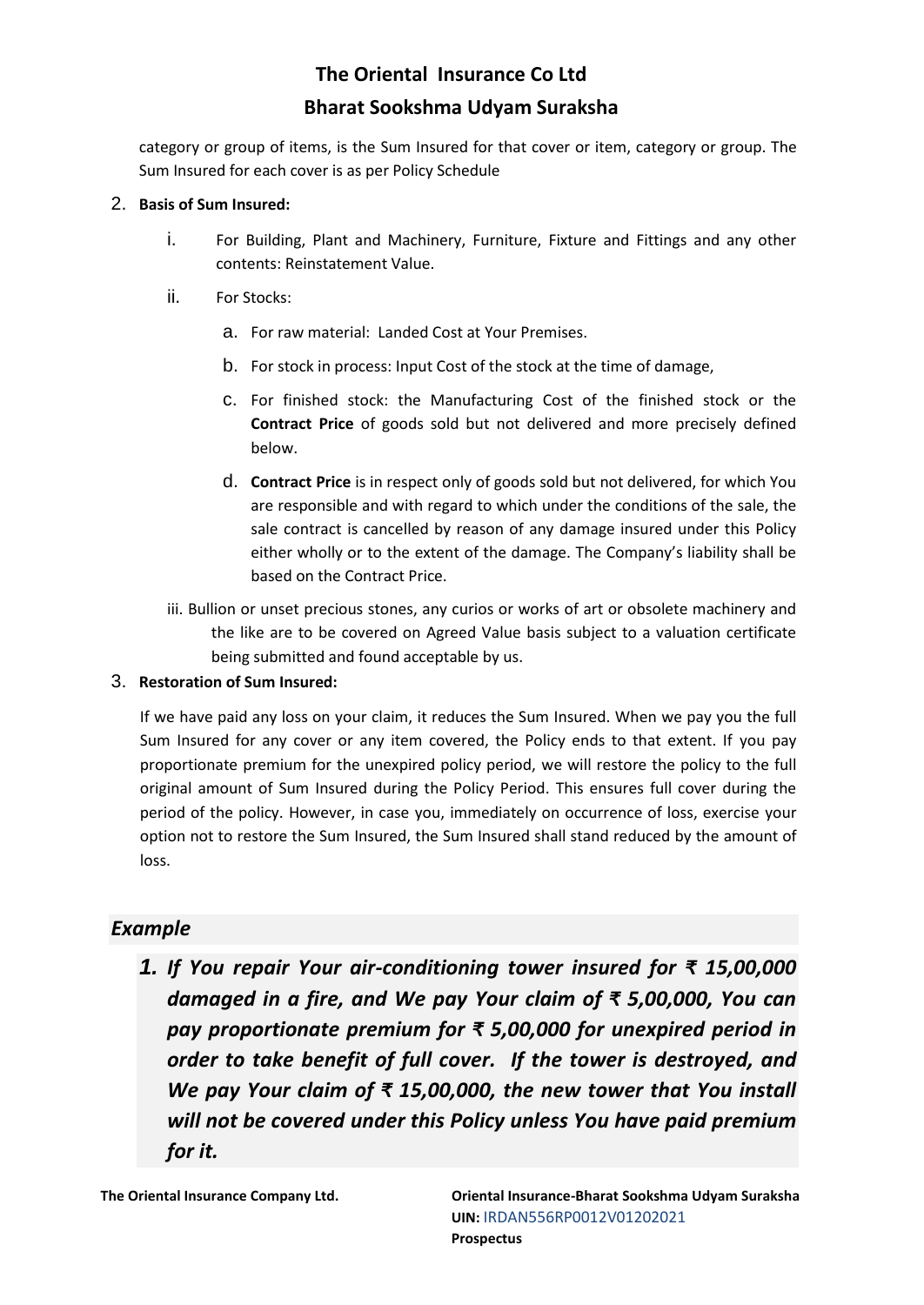*2. If Your building insured for ₹ 2,00,00,000 is severely damaged and We pay You ₹ 2,00,00,000 under the Bharat Sookshma Udyam Suraksha Policy for its repair and reinstatement, You will not be covered under this Policy for the new building that You construct, unless You have paid premium for it.* 

## *Underinsurance*

**Underinsurance waiver upto 15%**: This is a special feature of the **Bharat Sookshma Udyam Suraksha** policy, where We waive underinsurance up to 15%. The Sum Insured for each item of Insured Property must be sufficient to pay for Reinstatement/Replacement of that Property on the date of loss. If the Reinstatement/Replacement Value of the Insured Property, in totality, including additions, alterations, erections and new acquisitions, is more than the Sum Insured, except to the extent waived i.e. 15%, it amounts to underinsurance and will reduce proportionate to the difference, the amount that We will pay for Your claim. Every item of Insured Property is subject to this condition separately.

If at the time of the damage the Sum Insured applying to the relevant Buildings, Plant and Machinery, Furniture, Fixture, Fittings, Stocks and other Contents is less than 85% of the value of Insurable Assets You will be responsible for the difference and You will bear a proportionate share of the loss.

Examples of Under Insurance—

**1. You have taken insurance for a Sum Insured of ₹ 5 Crore. The value at risk of insurable items at the time of loss is found as ₹ 5.5 Crore. There is a loss of ₹ 1 crore. Underinsurance works out to 9 % . Since it is less that 15%, We will consider the full claim of 1 Crore for payment.** 

**2. Your factory has stored stock of finished goods. Its manufacturing cost is ₹ 2.5 Crore. This includes some stock that is older than 6 months. Your Bharat Sookshma Udyam Suraksha policy covers stock of finished goods for ₹ 3 Crore. Due to change in raw material price, the manufacturing cost of same amount of stock on the date of loss is ₹ 3.25 Crore. The stock of manufacturing cost ₹ 1 Crore is burnt in fire. Since underinsurance works out to less than 15%, We will consider the full claim of ₹ 1Crore for payment.** 

**3. Your shop has the Bharat Sookshma Udyam Suraksha Policy. You have insured the structure for ₹ 3 Crore and stock for ₹ 1 Crore. The actual value of structure is ₹ 3.5 Crore and value of stock is ₹ 1.5 Crore. Stock of ₹ 50 Lakh is burnt in a fire. The stock has underinsurance of 33.33% and hence, we could consider Your claim for payment of ₹33.33 Lakh only (66.67% of ₹ 50 Lakh) by applying underinsurance.**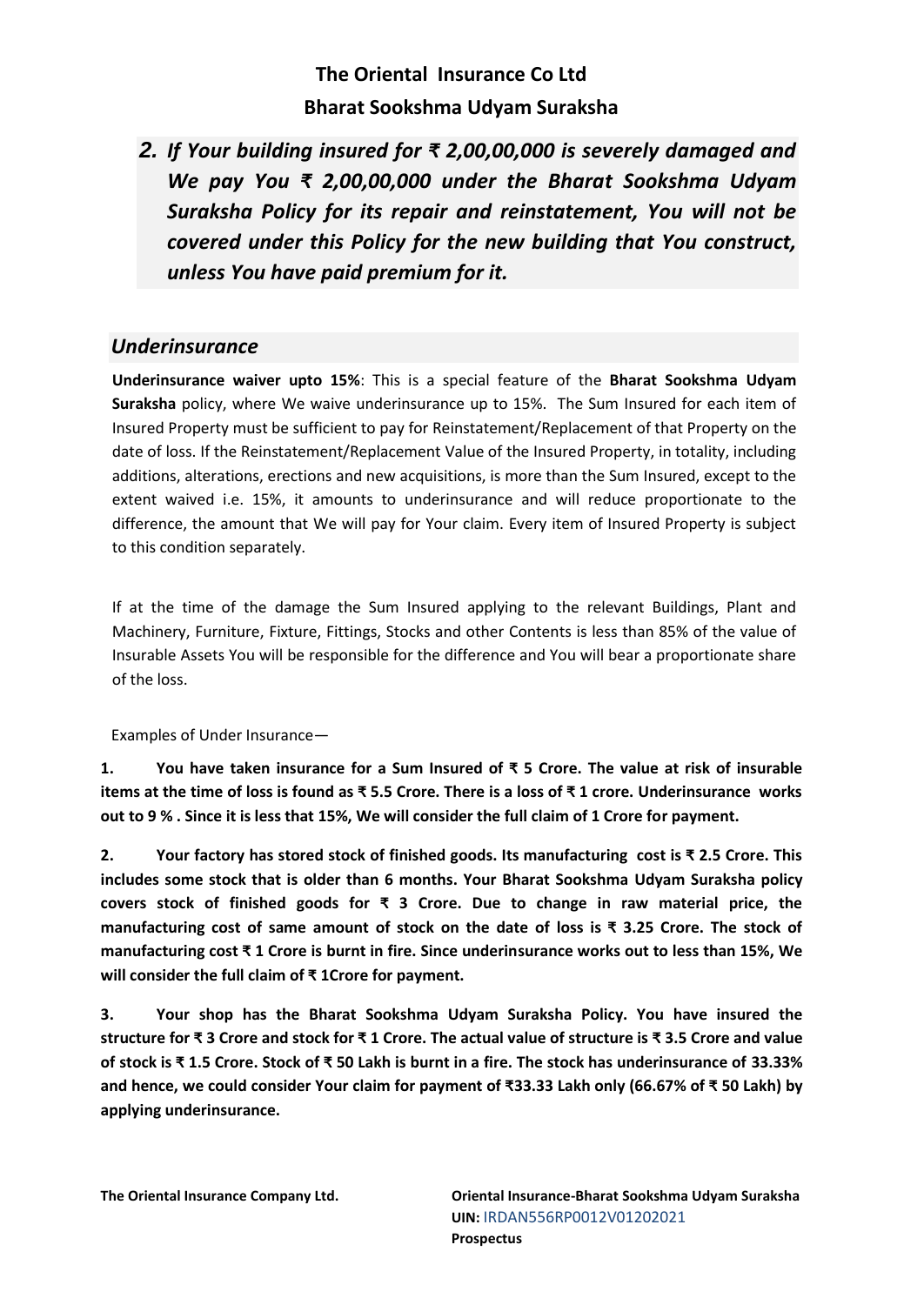### *Exclusions, that is, what We do not pay*

We do not cover losses or expenses, or any loss, damage to, or destruction of the Insured Property, directly or indirectly as a result of or if caused by or arising from events, stated below:

1. i. Excess of ₹ 5,000 (Rupees Five Thousand) for each claim. This means that We will deduct ₹ 5000 for each and every loss suffered by You under the terms of this policy.

ii. For terrorism risk the Excess shall be as per the Clause attached to this policy.

- 2. Your deliberate, willful or intentional act or omission, or of anyone on Your behalf, or with Your connivance.
- 3. Loss, damage or destruction to any electrical/electronic machine, apparatus, fixture, or fitting by over-running, excessive pressure, short circuiting, arcing, self-heating or leakage of electricity from whatever cause (lightning included). This exclusion applies only to the particular machine so lost, damaged or destroyed. However, any ensuing loss or damage to other insured property due to operation of an insured peril is covered.
- 4. Loss, destruction or damage to the stocks in cold storage premises caused by change of temperature.
- 5. Loss, or damage by spoilage resulting from the retardation or interruption or cessation of any process or operation caused by operation of any of the Insured Events.
- 6. Your Premises or any Insured Building remaining continuously unoccupied for a period of more than 30 days, unless You have obtained prior written approval from Us and such approval is recorded as an endorsement on the Policy.
- 7. War, invasion, act of foreign enemy hostilities or war-like operations (whether war is declared or not), civil war, mutiny, civil commotion amounting to a popular rising, military rising, rebellion, revolution, insurrection or military or usurped power.
- 8. Ionising radiation or contamination by radioactivity from any nuclear fuel or from any nuclear waste from combustion of nuclear fuel, or the radioactive, toxic, explosive or other hazardous properties of any explosive nuclear assembly or nuclear component that is part of it.
- 9. Pollution or contamination, unless
	- i. the pollution or contamination itself has resulted from an Insured Event, in which case only physical damage to the Insured Property is covered, or
	- ii. an Insured Event itself results from pollution or contamination.
- 10. Loss, destruction or damage to bullion or unset precious stones, any curios or works of art unless such amount is declared separately and recorded in the Policy Schedule.
- 11. Loss of any Insured Property which is missing or has been mislaid, or its disappearance cannot be linked to any single identifiable Insured Event.
- 12. Loss or damage to any Insured Property removed from Your Premises to any other place, except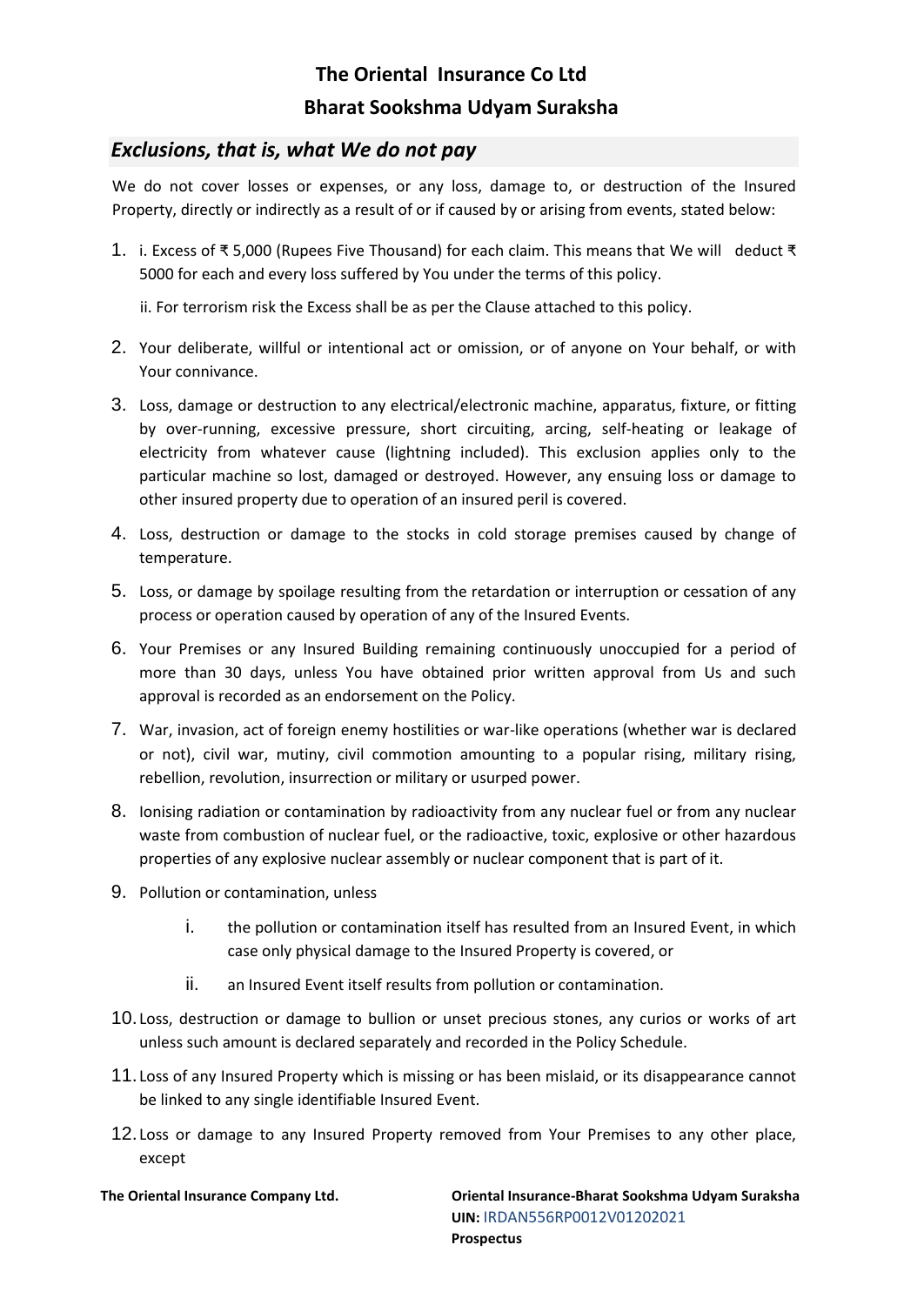- i. Machinery and equipment temporarily removed for repairs, cleaning, renovation or other similar purposes for a period not exceeding 60 days
- ii. Stock covered under Temporary removal of stocks'
- 13.Any reduction in market value of any Insured Property after its repair or reinstatement.
- 14. Loss or damage to any Insured Property or any claim which is covered by a marine policy in force at the time of loss or damage, except in excess of the limits of that policy.
- 15.Any consequential or indirect loss or damage of any description, i.e. losses or extra costs (financial or non-financial) that follow or are a consequence of an Insured Event, like, loss by delay, loss of income or wages or earnings, or of market, or of time, medical expenses, or any costs not covered by this Policy.

16.Costs, fees or expenses for preparing any claims.

### *Premium*

The premium is the amount you pay us for this insurance. The Policy Schedule shows the amount of premium for the Policy Period and all other taxes and levies. Your policy will commence on payment of premium in full.

Premium will be computed as follows –

- 1. **Basic rate including STFI, Earthquake**
- 2. **Terrorism(Industrial/Non-industrial)**
- 3. **Addition for Kutcha Construction**
- 4. **Additional Premium for Covers(Optional and Add on), if applicable**
- 5. **Discount/Loading based on the risk factors**
- 6. **Taxes as applicable**

### *Changes and Cancellation*

#### **1. Changes during Policy Period.**

You can choose to make changes to the covers of this Policy, for example, take additional cover, or increase or reduce any Sum Insured. You must make a proposal or request for any change. It will be effective only after We have accepted Your proposal, and You have paid the additional premium where applicable.

### **2. You can cancel the Policy.**

**Cancellation at any time:** You can cancel the policy at any time during the policy period by giving notice to Us in writing.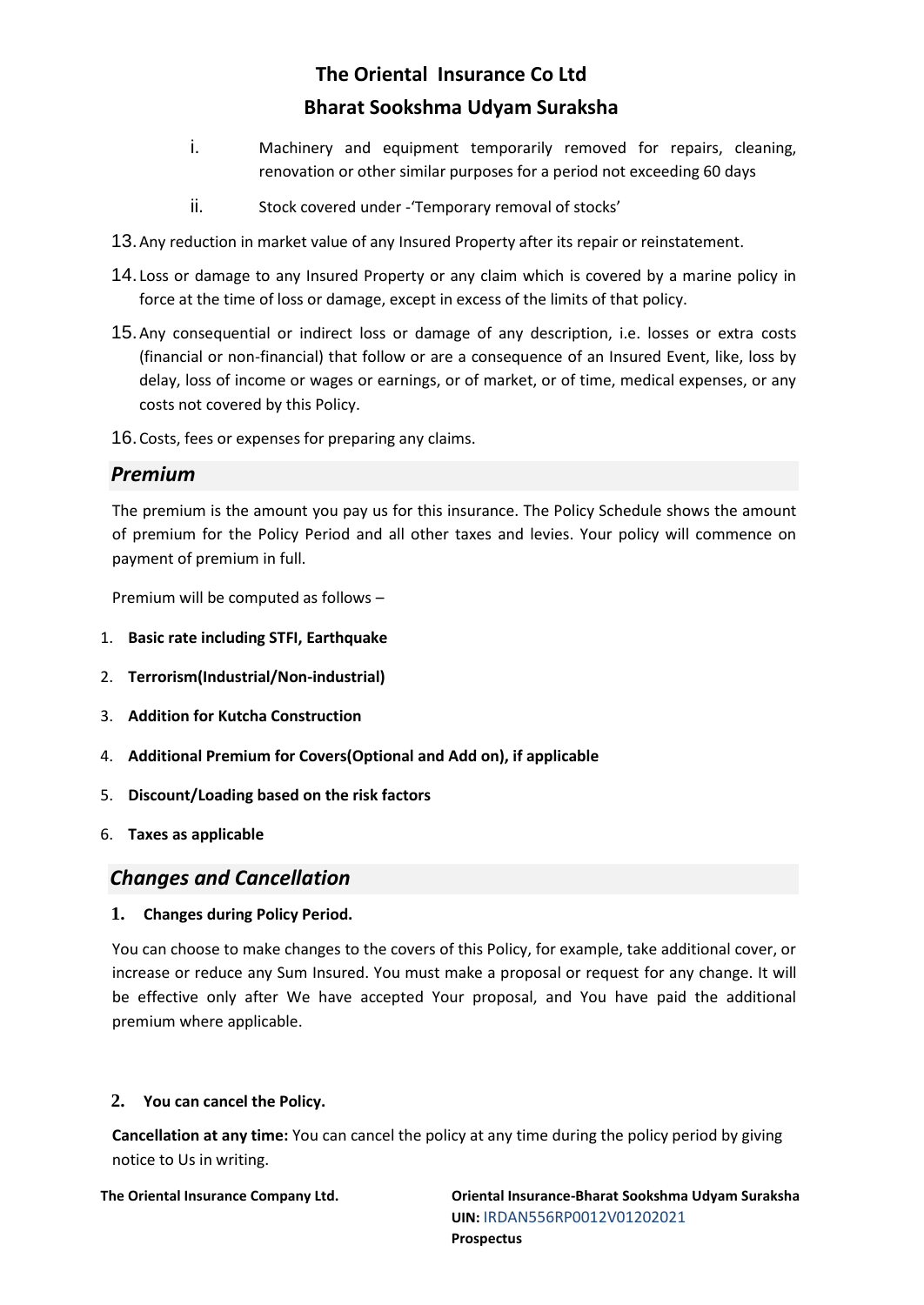If You cancel the Policy, We will refund premium as follows

| Time for which Policy in force | Refund of premium      |
|--------------------------------|------------------------|
| Upto 15 Days                   | 90% of the Annual Rate |
| Upto 1 Month                   | 85% of the Annual Rate |
| Upto 2 Months                  | 70% of the Annual Rate |
| Upto 3 Months                  | 60% of the Annual Rate |
| Upto 4 Months                  | 50% of the Annual Rate |
| Upto 5 Months                  | 40% of the Annual Rate |
| Upto 6 Months                  | 30% of the Annual Rate |
| Upto 7 Months                  | 25% of the Annual Rate |
| Upto 8 Months                  | 20% of the Annual Rate |
| Upto 9 Months                  | 15% of the Annual Rate |
| <b>Greater than 9 Months</b>   | Nil                    |

#### **3. We can cancel the policy.**

We will not cancel the Policy during the policy period except on the grounds of misrepresentation, non-disclosure of material facts, fraud or non-cooperation on Your part.

#### **4. Policy ends automatically:**

- i. If your property is lost, destroyed or stolen, or its cost of repair is more than the Sum Insured, and We have paid You the entire Sum Insured for that property and You have decided not to restore the Sum Insured.
- ii. Change of ownership of Your property
- iii. Sale of Your Property

## *Details of additional covers (add-ons) offered with the policy:*

### TO BE FOLLOWED

### *Making a claim*

- 1. If You suffer a loss because of an Insured Event, You must make a claim for Your financial loss at Your cost.
- 2. When You suffer loss or damage to any Insured Property, You must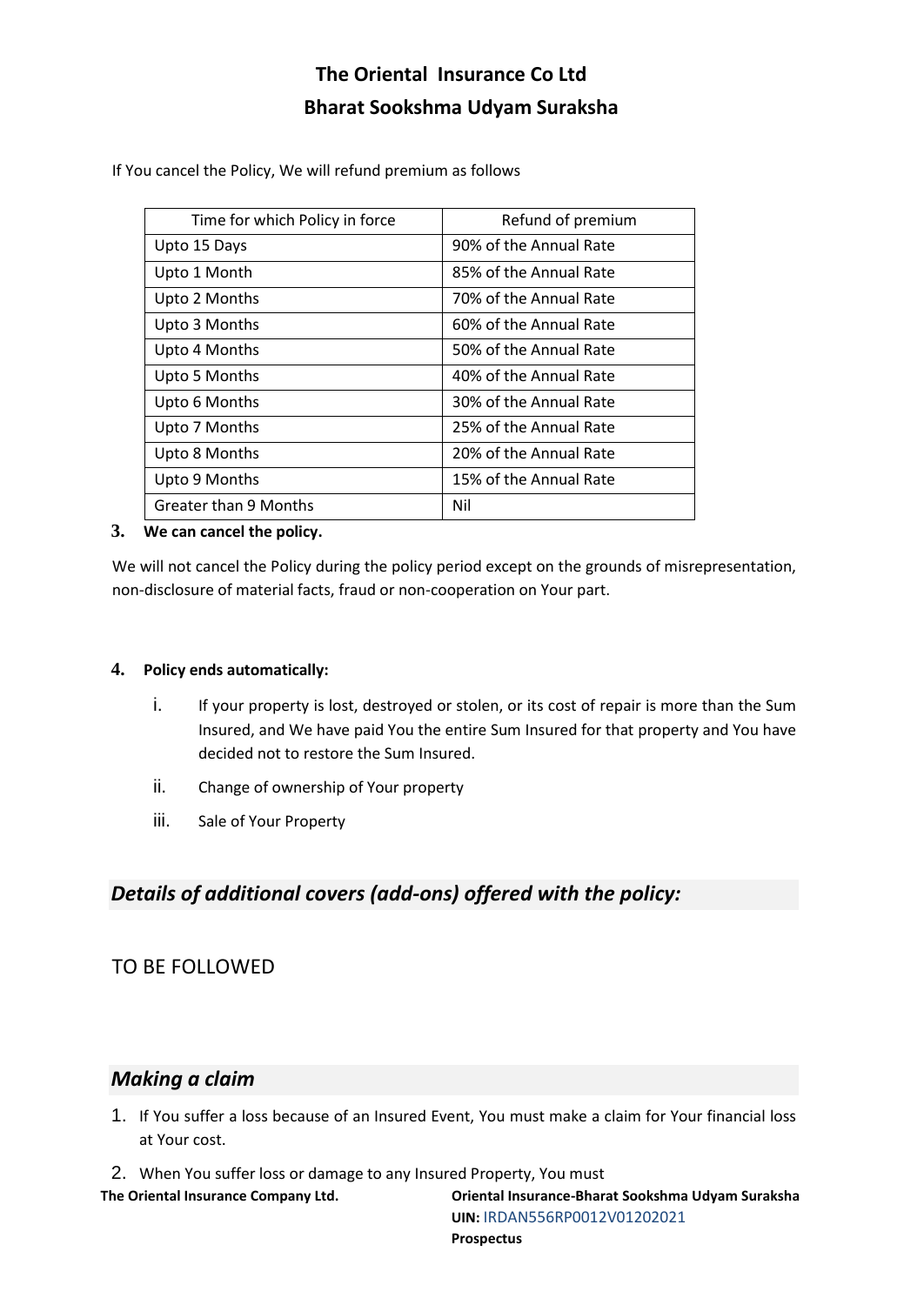- i. give notice to Us immediately along with details of the event and Your loss,
- ii. report to police, fire authorities or other appropriate legal Authorities or as guided by Us,
- iii. take all reasonable steps to prevent further damage to Insured Property,
- iv. You must not sell, give away or dispose of any damaged items of any property,
- v. You must not carry out repairs unless such repairs are urgent and You cannot contact Us,
- vi. preserve and collect evidence, take and preserve photographs,
- vii. assist Us and Our representatives in collecting evidence and details about Your loss, give Us all information, books of accounts, and other documents,
- viii. submit claim form at the earliest opportunity but within 30 days from date You first notice the loss or damage
- ix. prove that the Insured Event has happened, and prove the extent of Your loss.

### *This Prospectus*

This prospectus gives only information. This is not an insurance contract. Each insurance cover is subject to terms and conditions, which You can read in the **Bharat Sookshma Udyam Suraksha** Policy document. You must read the policy document to know the insurance cover fully. You can get a copy of the **Bharat Sookshma Udyam Suraksha** Policy from Our branch or from our website www.orientalinsurance.org.in. For legal interpretation the policy document will hold.

### *Grievances*

If you have any grievance about any matter relating to the policy, or Our decision on any matter, or Our decision about Your claim, You can pursue Your grievance with

- 1. Our Grievance Redressal Officer
- 2. The Consumer Affairs Department of the Insurance Regulatory and Development Authority of India (IRDAI)—You can lodge Your grievance in the Integrated Grievance Management System (IGMS),
- 3. The Insurance Ombudsman, depending on the nature of the grievance and the financial implications, if any, or
- 4. The Consumer Protection Forum or the Court.

### *About Our Company*

Details can be downloaded from the company website – [www.orientalinsurance.org.in](http://www.orientalinsurance.org.in/)